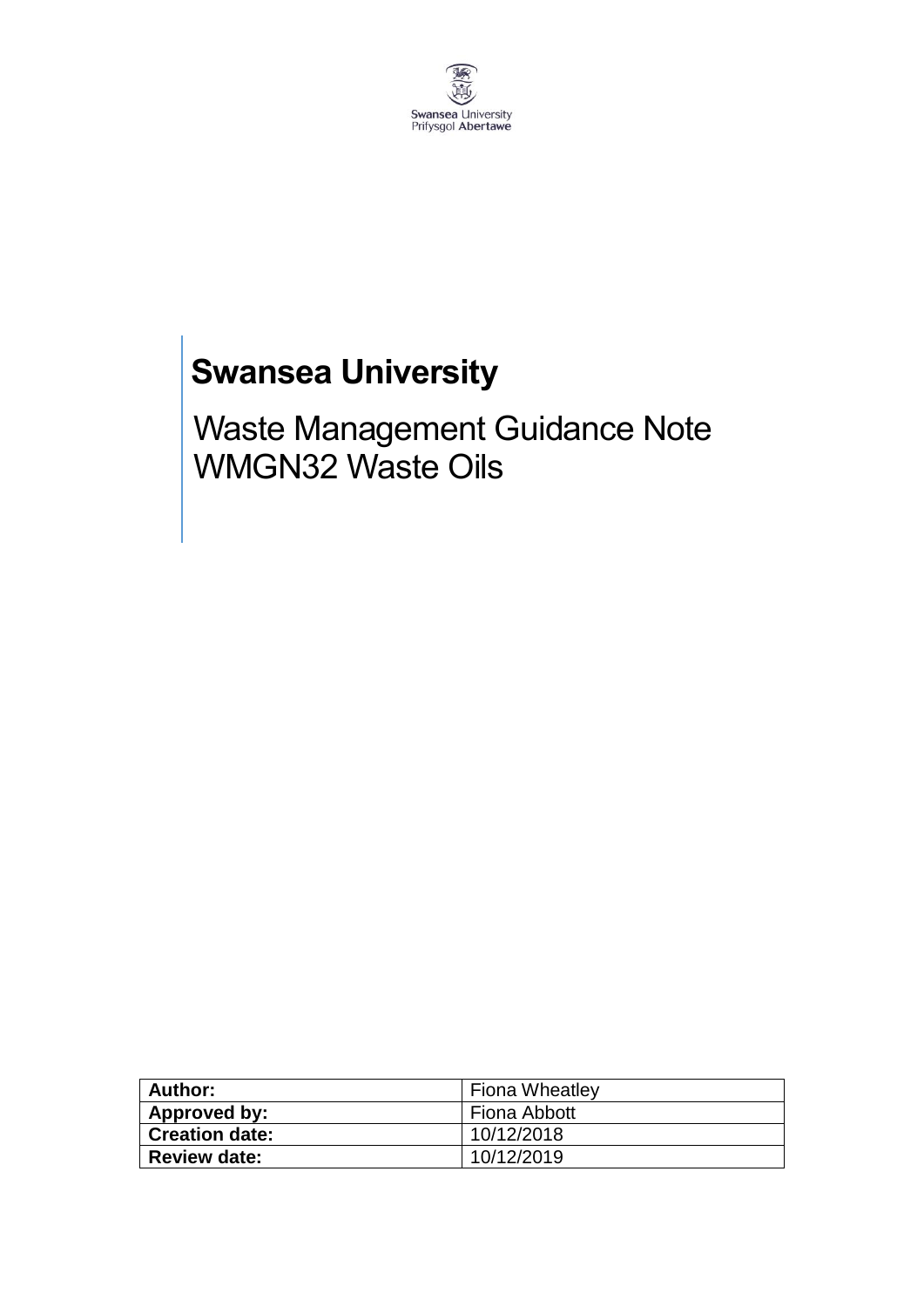| <b>Waste Management Guidance Note WMGN32</b><br>Waste Oil (all liquid oils except edible oil) |                                               |  |
|-----------------------------------------------------------------------------------------------|-----------------------------------------------|--|
| <b>Location Generated</b>                                                                     | Any Laboratory / Workshop                     |  |
| <b>EWC</b>                                                                                    | 13 (Entire Chapter) and specific sub-chapters |  |
| <b>Type</b>                                                                                   | <b>Absolute Hazardous</b>                     |  |
| <b>Disposal Method</b>                                                                        | Segregated for incineration / disposal        |  |
| Bin/ Bag Type                                                                                 | Metal fireproof container                     |  |

## **Duty of Care Requirements**

Under Technical Guidance WM3<sup>1</sup>, there a variety of EWC codes associated with waste oil (primarily non-edible or biodiesel oils). The Sustainability team will provide coding advice to ensure that the waste oil is correctly classified with an accurate EWC. Waste oils that will fall under Chapter 13 EWC codes include;

- 13 01: Waste hydraulic oils
- 13 02: Waste engine, gear and lubricating oils
- 13 03: Waste insulating and heat transmission oils
- 13 04: Bilge oils
- 13 05: Oil/water separator contents
- 13 07: Wastes of liquid fuels
- 13 08: Oil wastes not otherwise specified

This guidance note also relates to the liquid oils reference in other chapters;

12 01: Wastes from shaping and physical and mechanical surface treatment of metals and plastics

- 08 03 19\*: Disperse oil
- 19 02 07\*: Oil and concentrates from separation

19 08 10\*: Grease and oil mixture from oil/water separation other than those mentioned in 19 09 09

20 01 26\*: Oil and fat other than those mentioned in 20 01 25

Note: See WMGN31 for solid or oil-contaminated wastes

It is a legal requirement under the Hazardous Waste Regulations to segregate hazardous wastes from non-hazardous wastes and to ensure that all wastes are correctly classified. All wastes oils outlined above will be classified as hazardous waste regardless of no hazardous properties being present. Incorrectly disposing of hazardous waste via a nonhazardous waste stream can lead to legal and financial penalties dependent upon the severity of the noncompliance.

Waste oils are highly flammable and may have a number of other hazardous properties therefore must be dealt with diligently.

**.** 

<sup>&</sup>lt;sup>1</sup> Waste Classification: Guidance on the classification and assessment of waste ( $1<sup>st</sup>$  edition 2015)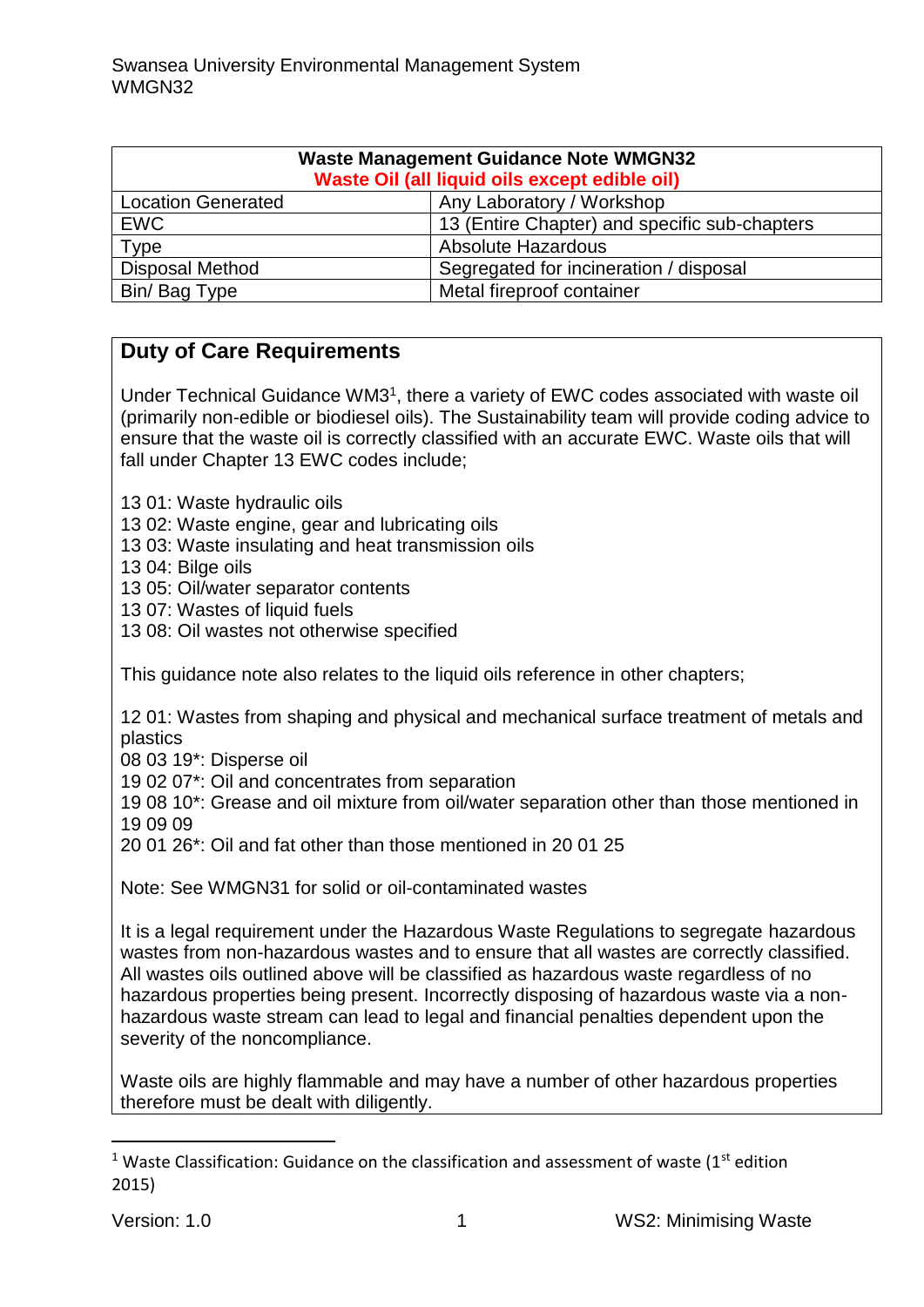### **Items**

Waste oils should be contained in unique, separated and adequately labelled storage containers. For oils with unknown composition and/or contamination, detailed analysis may be required to ensure effective classification is undertaken. Contact the Sustainability team (**[estates-waste@swansea.ac.uk](mailto:estates-waste@swansea.ac.uk)**) for guidance and further details.

For any oil-contaminated waste materials, please see associated WMGN31 Oil Contaminated Solids.

Under **no** circumstances should any waste oils be mixed or disposed via the drains or to open water bodies.

### **Disposal Instructions**

#### **Internal Storage**

Metal fire-proof sealable drums must be used for waste oils. All drums should be labelled and adequately bunded (at least 110% of full capacity) to ensure any leaks are contained and easily remedied.

Full drums of waste oil must not accumulate therefore please seek advice from Sustainability on disposal mechanisms promptly.

#### **External Storage**

#### **Singleton Campus**

Please email [estates-waste@swansea.ac.uk](mailto:estates-waste@swansea.ac.uk) to coordinate the disposal of waste oil

#### **Bay Campus**

Bay Campus

There is a dedicated, bunded oil store located in the Engineering service yard. For disposal, please email [estates-waste@swanse.ac.uk](mailto:estates-waste@swanse.ac.uk)

ALL waste oil / coolant / lubricant waste containers MUST have a disposal label. The oil waste disposal label is available below.

## **Disposal Cost**

Disposal cost will vary depending on the type(s) and quantity of the waste oil that requires disposal. The Sustainability team will provide a quote for disposal via the applicable waste management contractor. Only quotes received from approved contractors will be valid.

#### **Labelling**

See template: Hazardous properties and EWC to be updated for each drum **For further guidance contact [estates-waste@swansea.ac.uk](mailto:estates-waste@swansea.ac.uk)**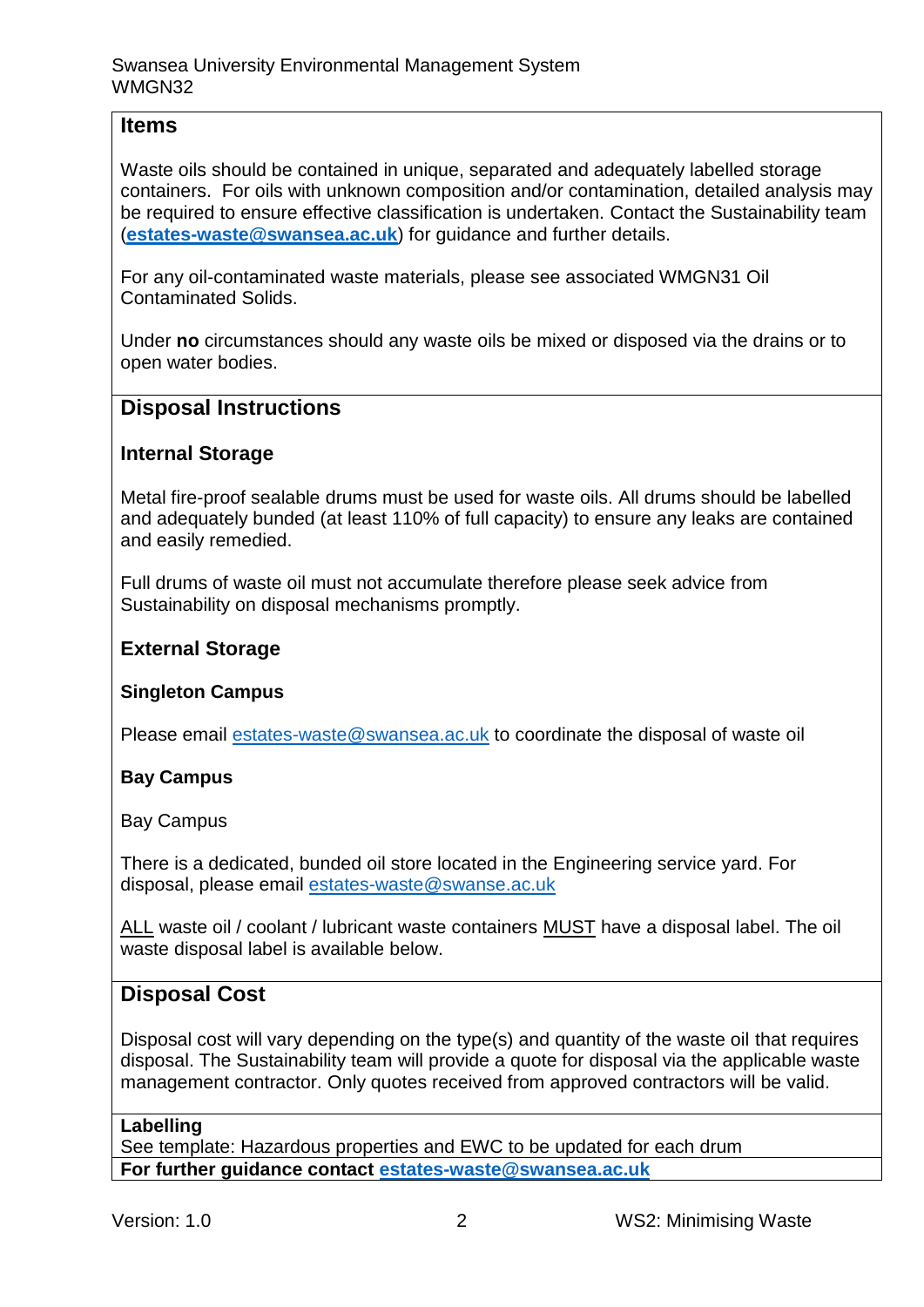| SWANSEA UNIVERSITY OIL / COOLANT / LUBRICANT WASTE<br><b>LABEL</b> |                                                 |                                    |                                                  |
|--------------------------------------------------------------------|-------------------------------------------------|------------------------------------|--------------------------------------------------|
| <b>College/P</b><br><b>SU</b>                                      |                                                 | <b>Contact</b><br>name             |                                                  |
| <b>Building</b>                                                    |                                                 | <b>Date</b>                        |                                                  |
| <b>Substance</b><br>/ Contents                                     | OIL/COOLANT/<br><b>LUBRICANT</b><br><b>NAME</b> | <b>Hazards</b><br><b>Flammable</b> | <b>Health hazard</b><br>Hazardous to the enviror |
| Lab/room<br>number                                                 |                                                 |                                    |                                                  |